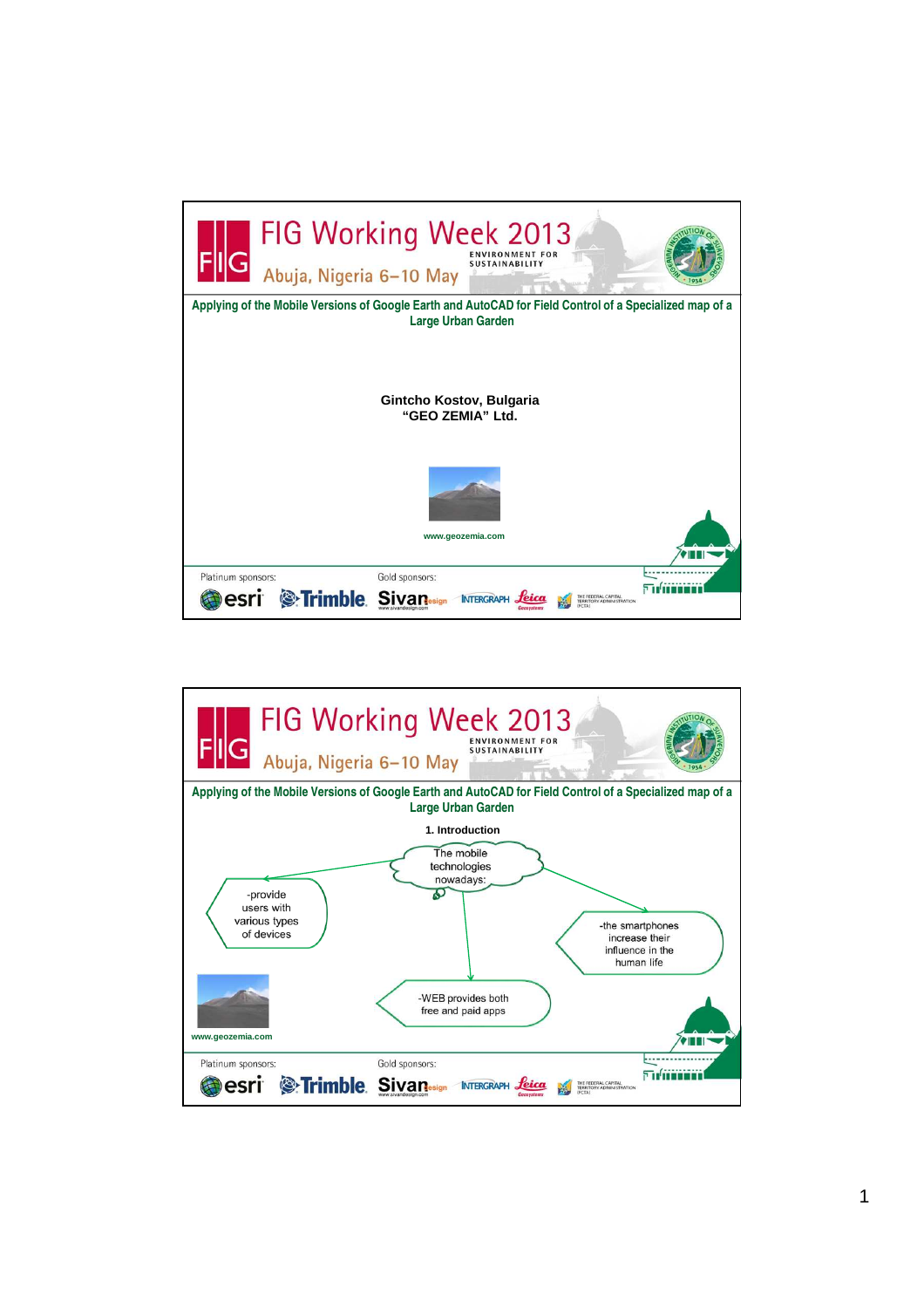

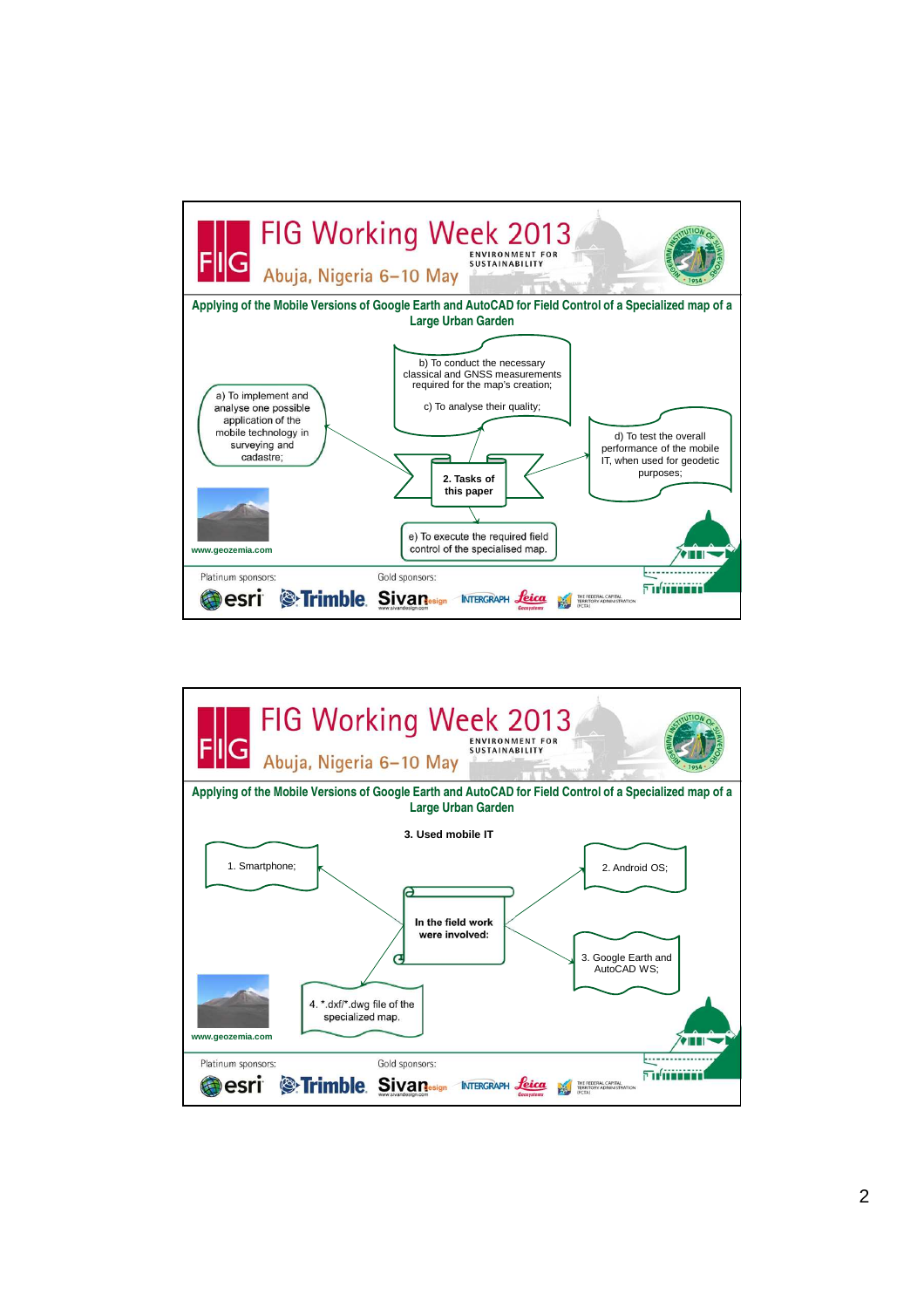

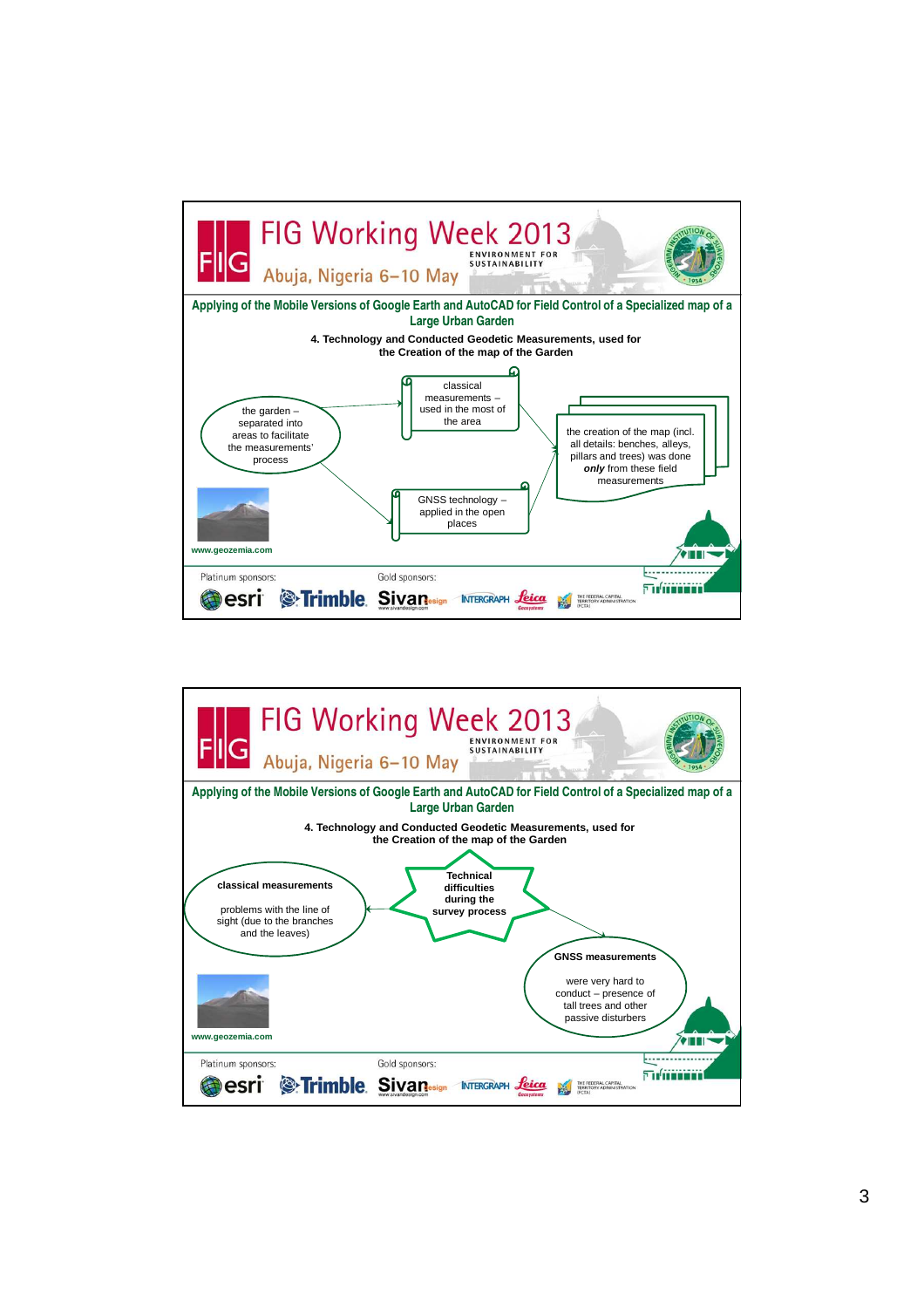| FIG Working Week 2013<br><b>ENVIRONMENT FOR</b><br><b>SUSTAINABILITY</b><br>Abuja, Nigeria 6-10 May                                  |              |                   |             |                 |                      |                  |                |                                                                                     |
|--------------------------------------------------------------------------------------------------------------------------------------|--------------|-------------------|-------------|-----------------|----------------------|------------------|----------------|-------------------------------------------------------------------------------------|
| Applying of the Mobile Versions of Google Earth and AutoCAD for Field Control of a Specialized map of a<br><b>Large Urban Garden</b> |              |                   |             |                 |                      |                  |                |                                                                                     |
| 5. Mathematical Processing of the Geodetic Measurements. Quality Assessment of the Results.                                          |              |                   |             |                 |                      |                  |                |                                                                                     |
| Date                                                                                                                                 | Tr(O)        | М<br>number       | N<br>number | Tod's<br>number | condition            | M sa.<br>[mm]    | M ar.<br>[mm]  | <b>The</b><br>created<br>classical<br>qeodetic<br>network was adjusted and analysed |
|                                                                                                                                      |              |                   |             |                 |                      |                  |                | (software PhdPolarSurvey).                                                          |
| 19-th of Oct                                                                                                                         | 0.04         | 3.76              | 1.36        | 155.86          | 6.03E-16             | 20               | 20             | The overall quality of the plane                                                    |
| 21-st of Oct                                                                                                                         | 0.21         | 69.62             | 5.18        | 1048.38         | 6.90E-15             | 19               | 19             | geodetic network could be denoted as                                                |
|                                                                                                                                      |              |                   |             |                 |                      |                  |                | "good" (see values of: "condition"                                                  |
| 23-rd of Oct                                                                                                                         | 0.15         | 17.71             | 2.64        | 354.67          | 2.34E-15             | $\overline{7}$   | $\overline{7}$ | criterion, M sq. and M ar. errors)                                                  |
|                                                                                                                                      |              |                   |             |                 |                      |                  |                | The values of all quality criteria<br>satisfy the accuracy requirements             |
| 28-th of Oct -I<br>28-th of Oct -II                                                                                                  | 0.12<br>0.04 | 2.06<br>3.05      | 1.03<br>1.3 | 35.02<br>125.19 | 4.57E-16<br>5.79E-16 | 29<br>11         | 29<br>11       | for the map.                                                                        |
|                                                                                                                                      |              |                   |             |                 |                      |                  |                |                                                                                     |
| 29-th of Oct                                                                                                                         | 0.19         | 23.04             | 2.02        | 553.64          | 2.69E-15             | 42               | 42             |                                                                                     |
|                                                                                                                                      |              |                   |             |                 |                      |                  |                |                                                                                     |
| 20-th of Nov                                                                                                                         | 0.1          | 28.66             | 4.85        | 786.52          | 4.31E-15             | 73               | 73             |                                                                                     |
| Table 1 Values of the quality criteria – plane geodetic network<br>www.geozemia.com                                                  |              |                   |             |                 |                      |                  |                |                                                                                     |
| Platinum sponsors:                                                                                                                   |              | <b>S</b> :Trimble |             | Gold sponsors:  |                      | <b>INTERGRAP</b> |                | THE FEDERAL CAPITAL                                                                 |

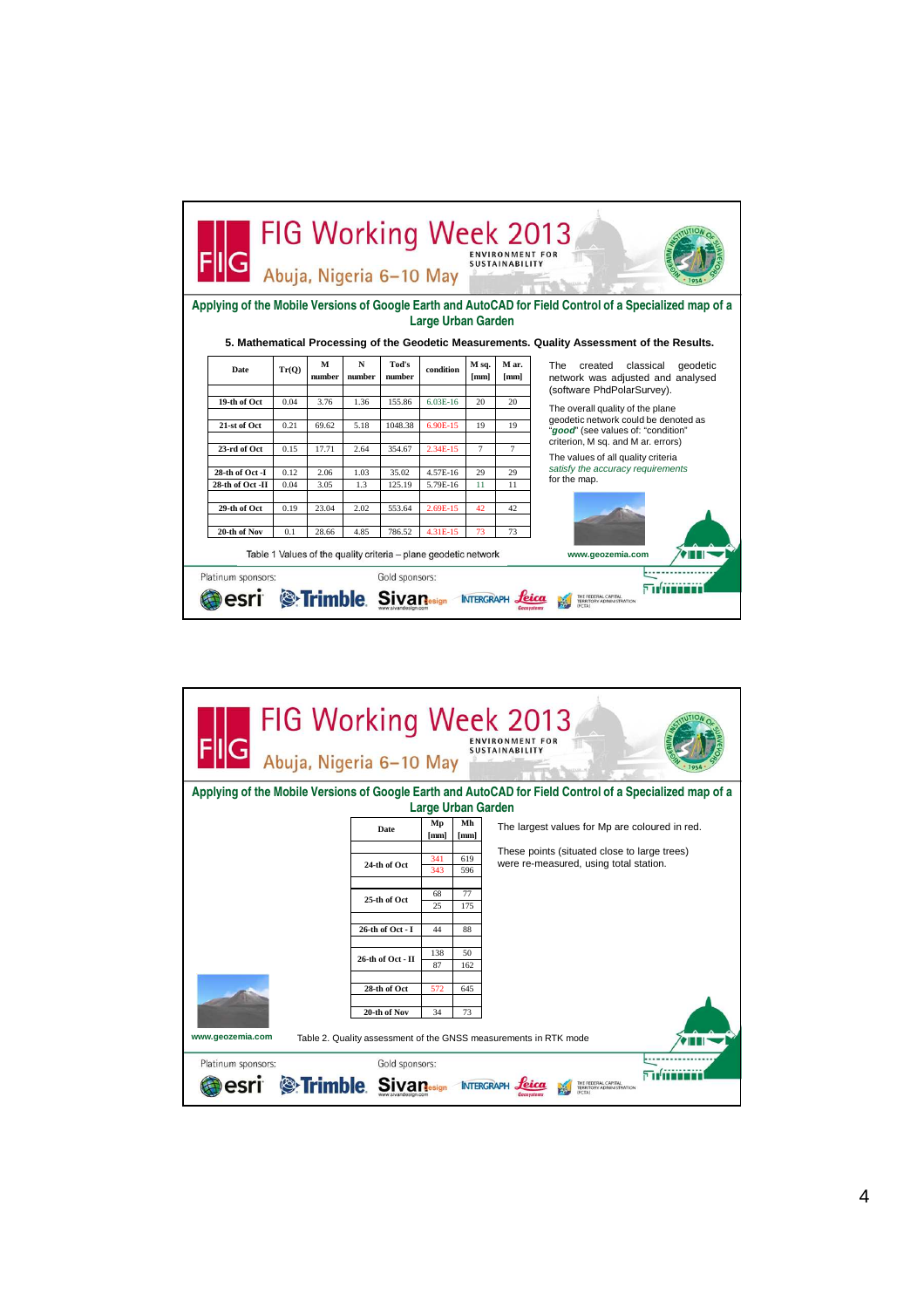

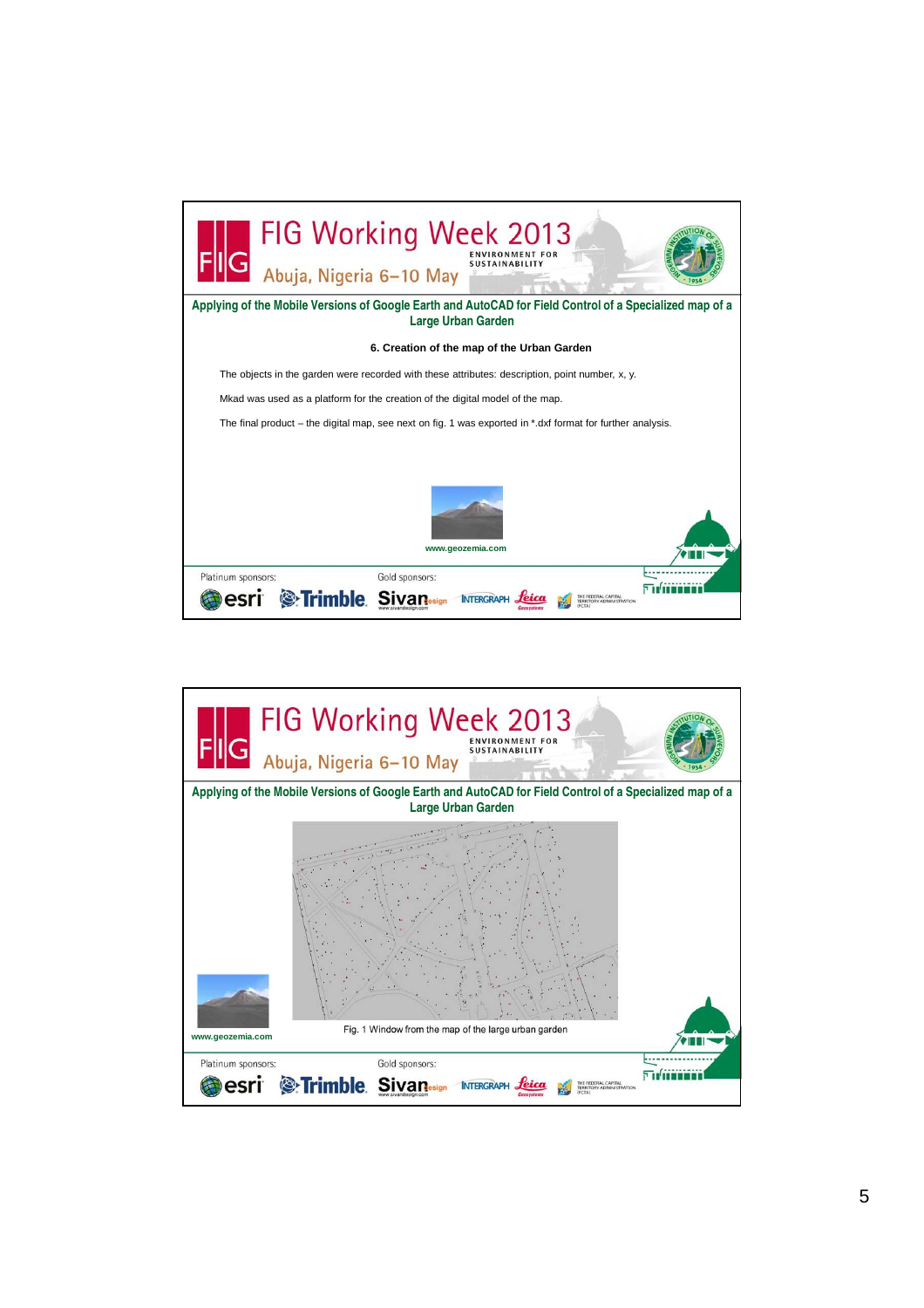| FIG Working Week 2013<br>Abuja, Nigeria 6-10 May<br><b>SUSTAINABILITY</b>                                                                                                                                                                                                                                                                                                                                                  |
|----------------------------------------------------------------------------------------------------------------------------------------------------------------------------------------------------------------------------------------------------------------------------------------------------------------------------------------------------------------------------------------------------------------------------|
| Applying of the Mobile Versions of Google Earth and AutoCAD for Field Control of a Specialized map of a<br>Large Urban Garden                                                                                                                                                                                                                                                                                              |
| 7. Field Control of the map, Using: Smartphone, Google Earth and AutoCAD WS                                                                                                                                                                                                                                                                                                                                                |
| The created digital model of the urban garden was subject of field checks to ensure the completeness<br>of the information.<br>The entire situation of the garden was controlled and compared both on site and in the model.<br>Usage of a hardcopy (traditional way) - not possible - due to the area 82274 sq. m. of the garden.                                                                                         |
| Main aspects (not necessary to be executed one by one)                                                                                                                                                                                                                                                                                                                                                                     |
| -The model of the garden was imported in *.dxf/*.dwg file in AutoCAD WS- fig. 2;<br>-It was applied parallel with the usage of Google Earth - fig. 3;<br>-The model was divided in parts (when necessary) and generated in *.kmz files - fig. 4;<br>-The data were imported in Google Earth and visualized with the current position.<br>The described steps facilitated the field control of the map.<br>www.geozemia.com |
| Gold sponsors:<br>Platinum sponsors:                                                                                                                                                                                                                                                                                                                                                                                       |
| <b>S</b> Trimble                                                                                                                                                                                                                                                                                                                                                                                                           |

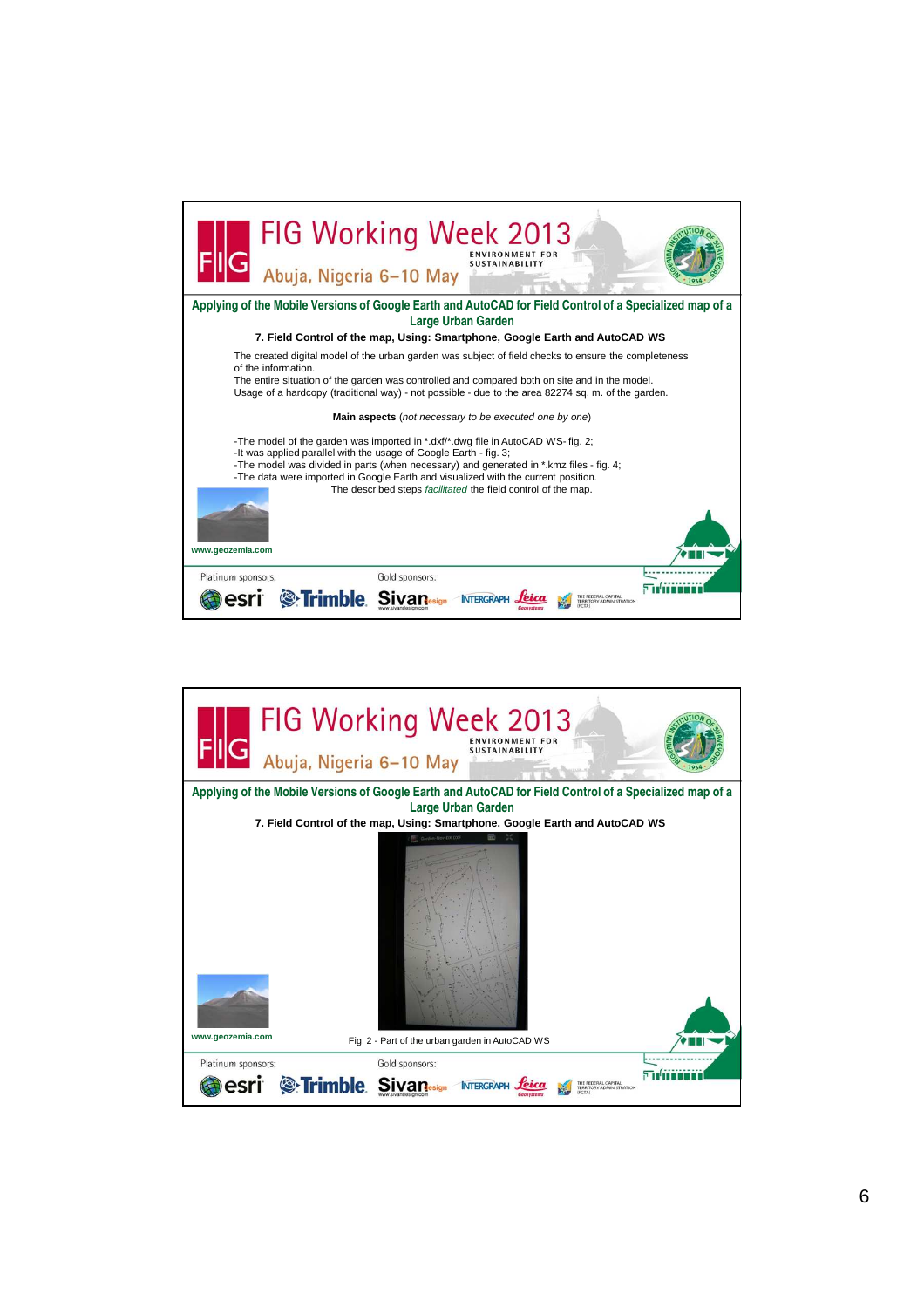

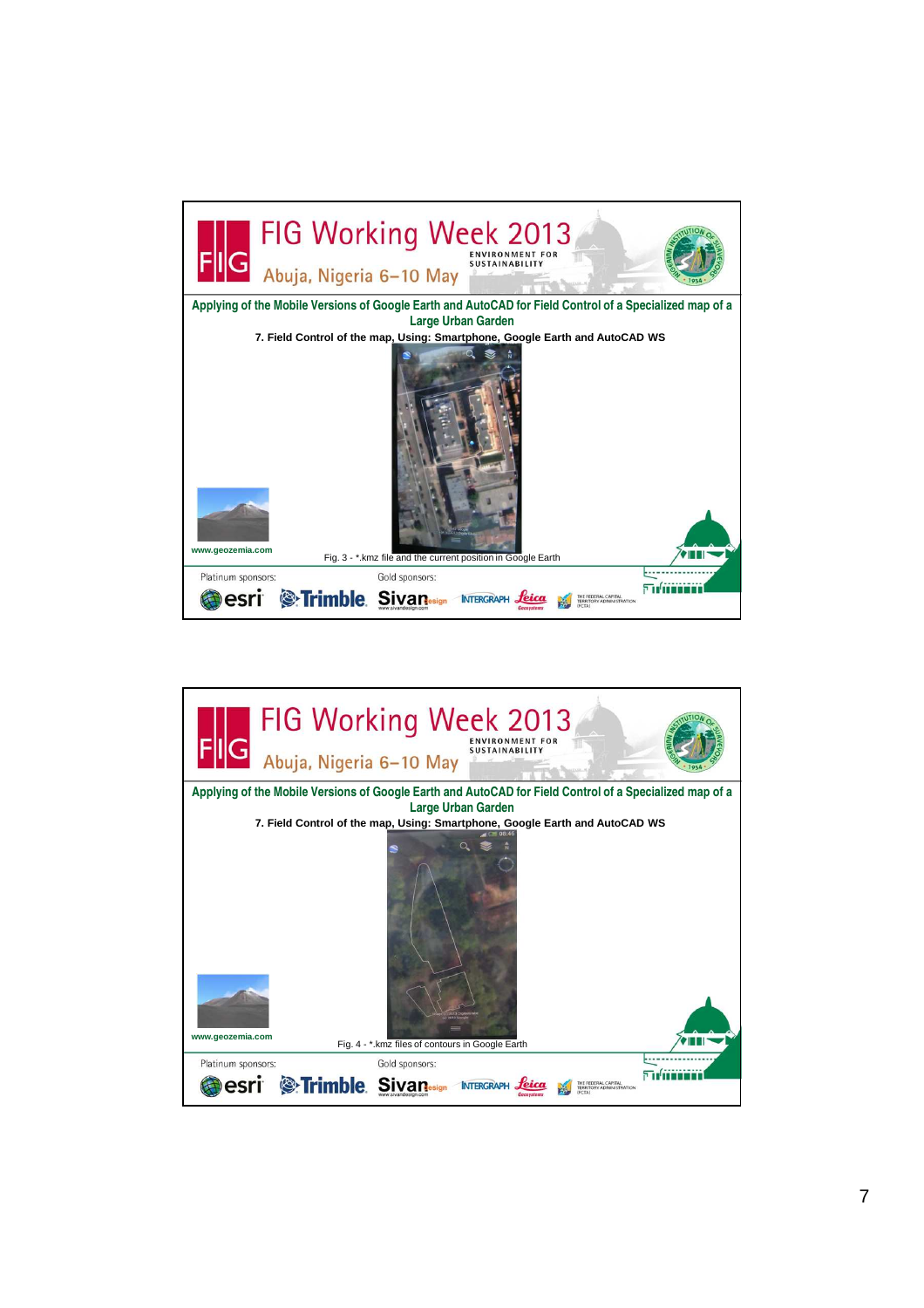

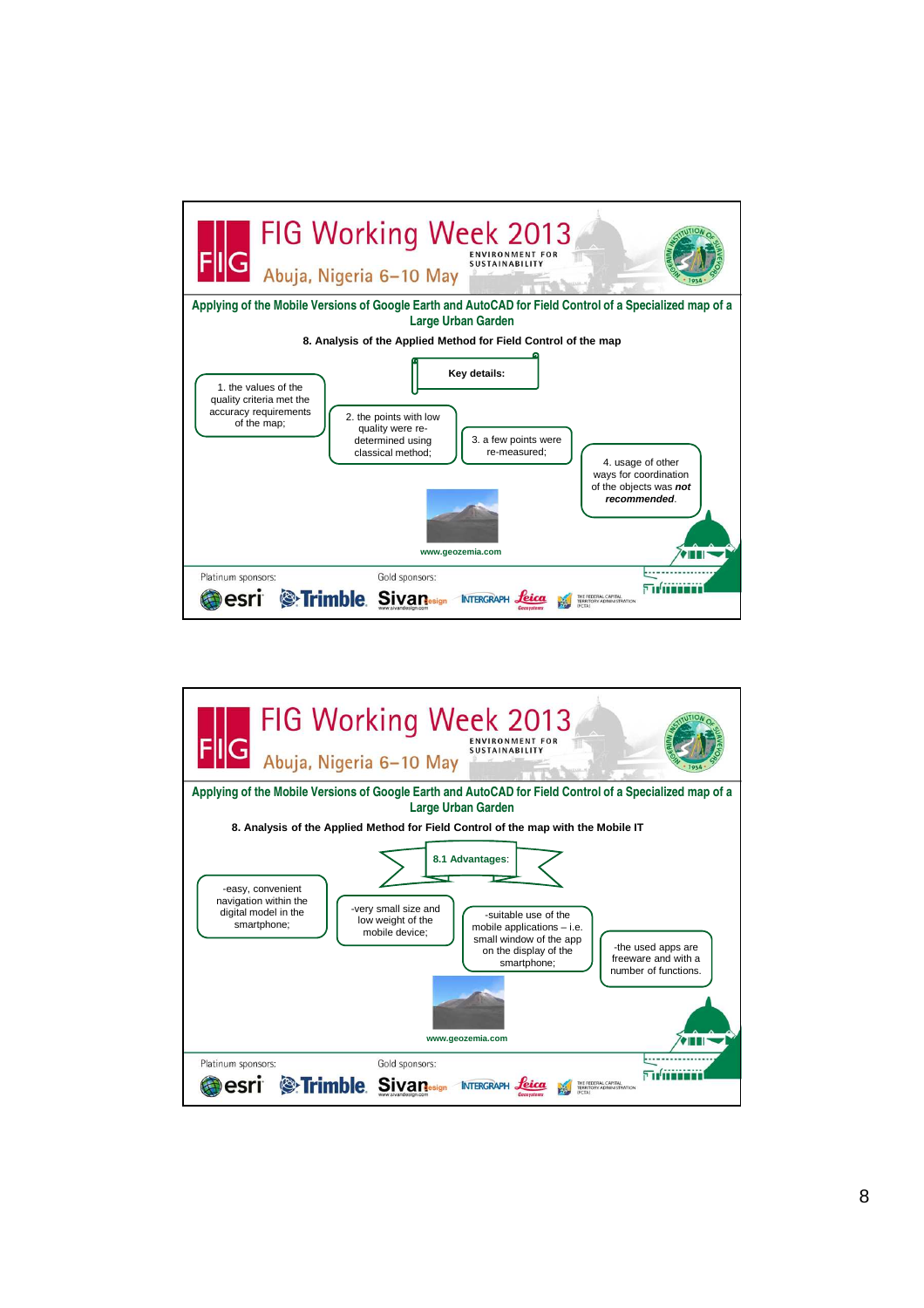

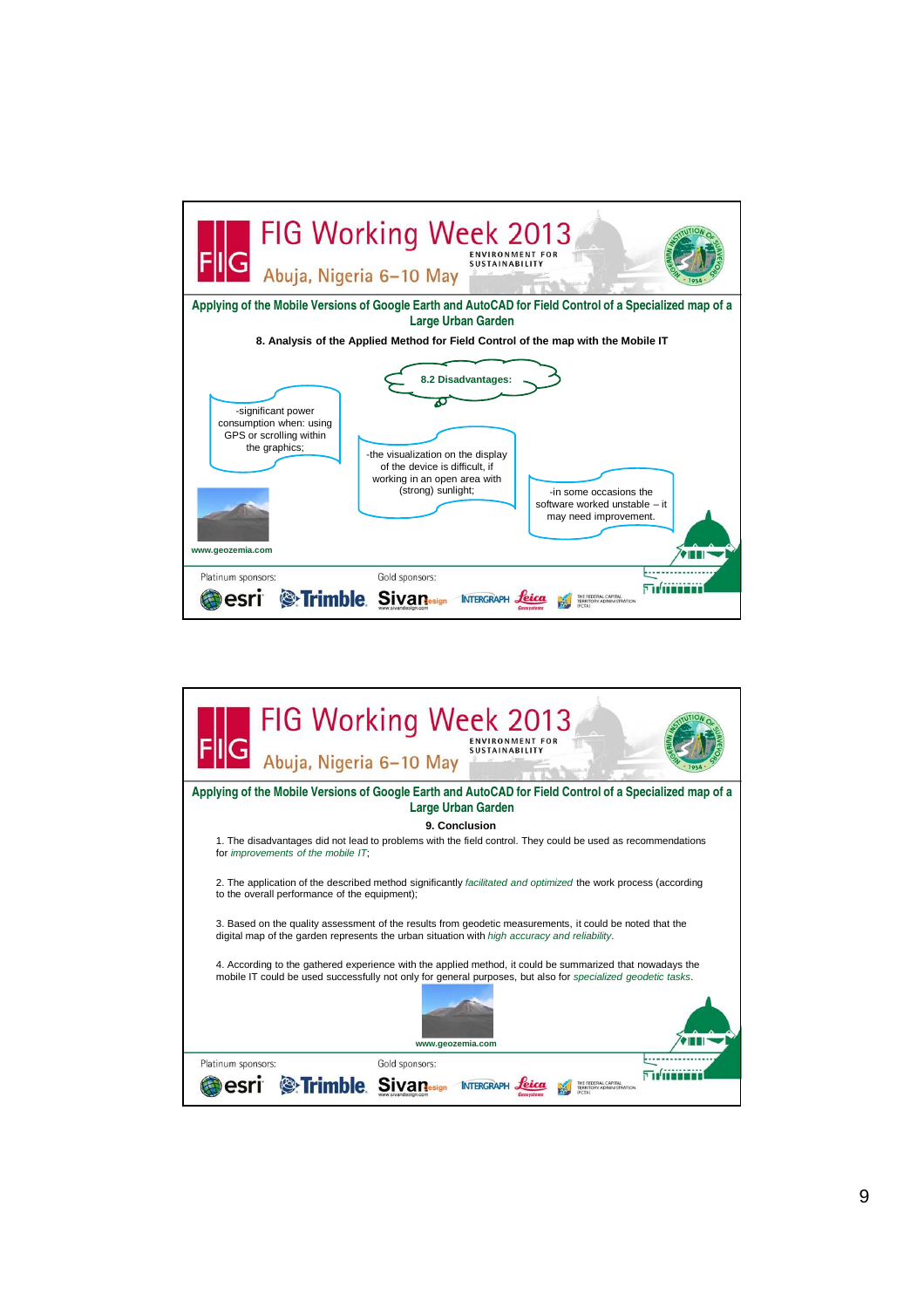